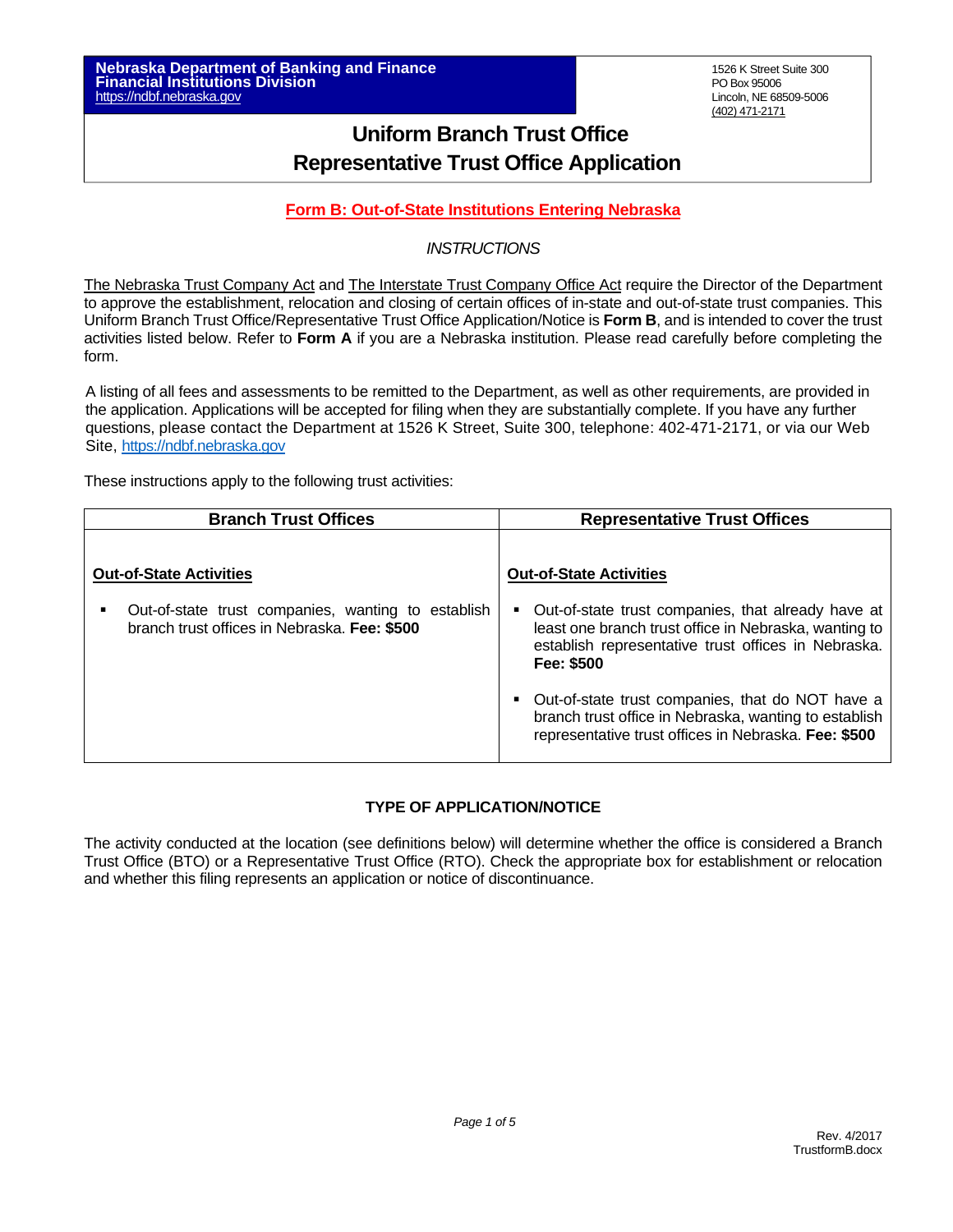### **Terms Defined**

For purposes of the **Interstate Trust Company Office Act** (Section 8-2302), unless the context otherwise requires:

- (1) Branch trust office means an office of a trust company, other than the main or principal office of a trust company, at which a trust company may act in any fiduciary capacity or conduct any activity permitted under the Nebraska Trust Company Act;
- (2) Department means the Department of Banking and Finance;
- (3) Director means the Director of Banking and Finance;

(4) Fiduciary capacity means a capacity resulting from a trust company undertaking to act alone or jointly with others primarily for the benefit of another in all matters connected with the undertaking and includes the capacities of trustee, including trustee of a common trust fund, administrator, personal representative, guardian of an estate, conservator, receiver, attorney in fact, and custodian and any other similar capacity;

(5) Home state means (a) with respect to a state-chartered trust company, the state in which the trust company is chartered, and (b) with respect to a federally chartered trust company, the state in which the main or principal office of the federally chartered trust company is located;

(6) Home state regulator means the supervisory agency with primary responsibility for chartering and supervising an out-of-state trust company;

(7) Host state means a state, other than the home state of a trust company, in which the trust company maintains, or seeks to establish and maintain, a branch trust office or a representative trust office;

(8) Nebraska state-chartered trust company means (a) a corporation which is chartered to conduct a trust company business and engage in any fiduciary capacity pursuant to the Nebraska Trust Company Act or (b) a corporation which is chartered to conduct a bank in this state pursuant to the Nebraska Banking Act and which has been authorized to conduct a trust company business in the bank pursuant to sections 8-159 to 8-162;

(9) Nebraska trust company means a trust company whose home state is Nebraska;

(10) Out-of-state state trust company means a trust company chartered under the laws of any state other than Nebraska;

(11) Out-of-state trust company means a trust company whose home state is a state other than Nebraska;

(12) Representative trust office means an office at which a trust company does not act in any fiduciary capacity or conduct or engage in any activity related to its fiduciary capacities but may otherwise engage in any other activity permitted under the Nebraska Trust Company Act;

(13) State means any state of the United States, the District of Columbia, any territory of the United States, Puerto Rico, Guam, American Samoa, the Trust Territory of the Pacific Islands, the Virgin Islands, and the Northern Mariana Islands; and

(14) Trust company means (a) a company chartered and supervised under the laws of any state or the United States to act in a fiduciary capacity, (b) a bank chartered and supervised under the laws of any state or the United States if such bank has been further chartered or authorized to conduct a trust company business within the bank, or (c) a savings association chartered and supervised under the laws of any state or the United States if such savings association has been further chartered or authorized to engage in a trust company business within the savings association.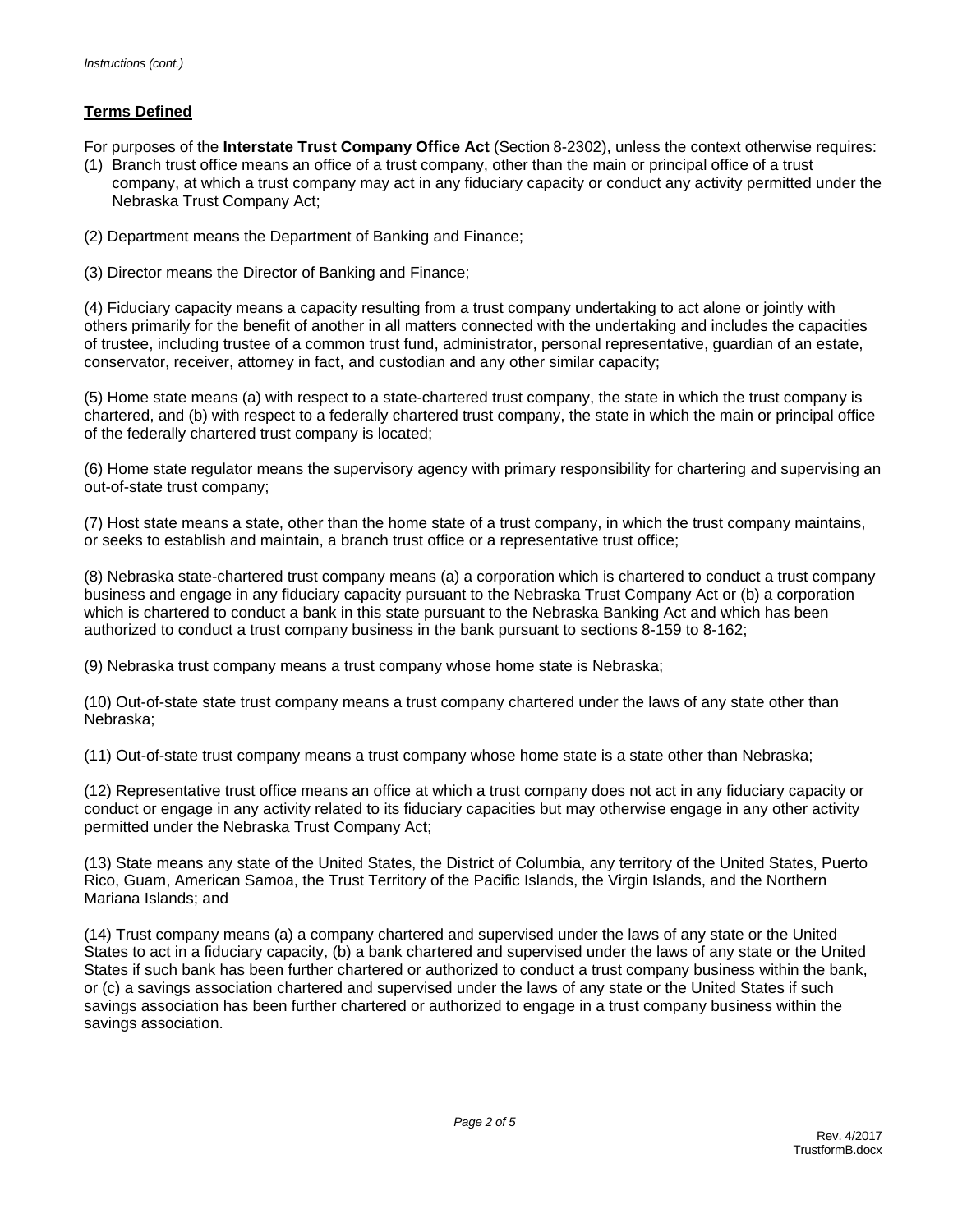#### **STATUTORY REFERENCES**

**Out-of-state trust companies, wanting to establish branch trust offices in Nebraska.** Neb. Rev. Stat. § 8-2305 provides that an out-of-state trust company may establish and maintain branch trust offices in Nebraska if the state where the out-of-state trust company is located provides reciprocity to Nebraska trust companies.

**Out-of-state trust companies, that already have at least one branch trust office in Nebraska, wanting to establish representative trust offices in Nebraska.** Neb. Rev. Stat. § 8-2308 provides that an out-of-state trust company which has established and maintains at least one branch trust office in Nebraska may establish and maintain representative trust offices in Nebraska if the home state of the out-of-state trust company provides reciprocity to Nebraska trust companies.

**Out-of-state trust companies, that do NOT have a branch trust office in Nebraska, wanting to establish representative trust offices in Nebraska.** Neb. Rev. Stat. § 8-2310 proves that an out-of-state trust company, which does not have a branch trust office in Nebraska, can establish a representative trust office in Nebraska if the home state of the out-of-state trust company provides reciprocity to Nebraska Trust Companies.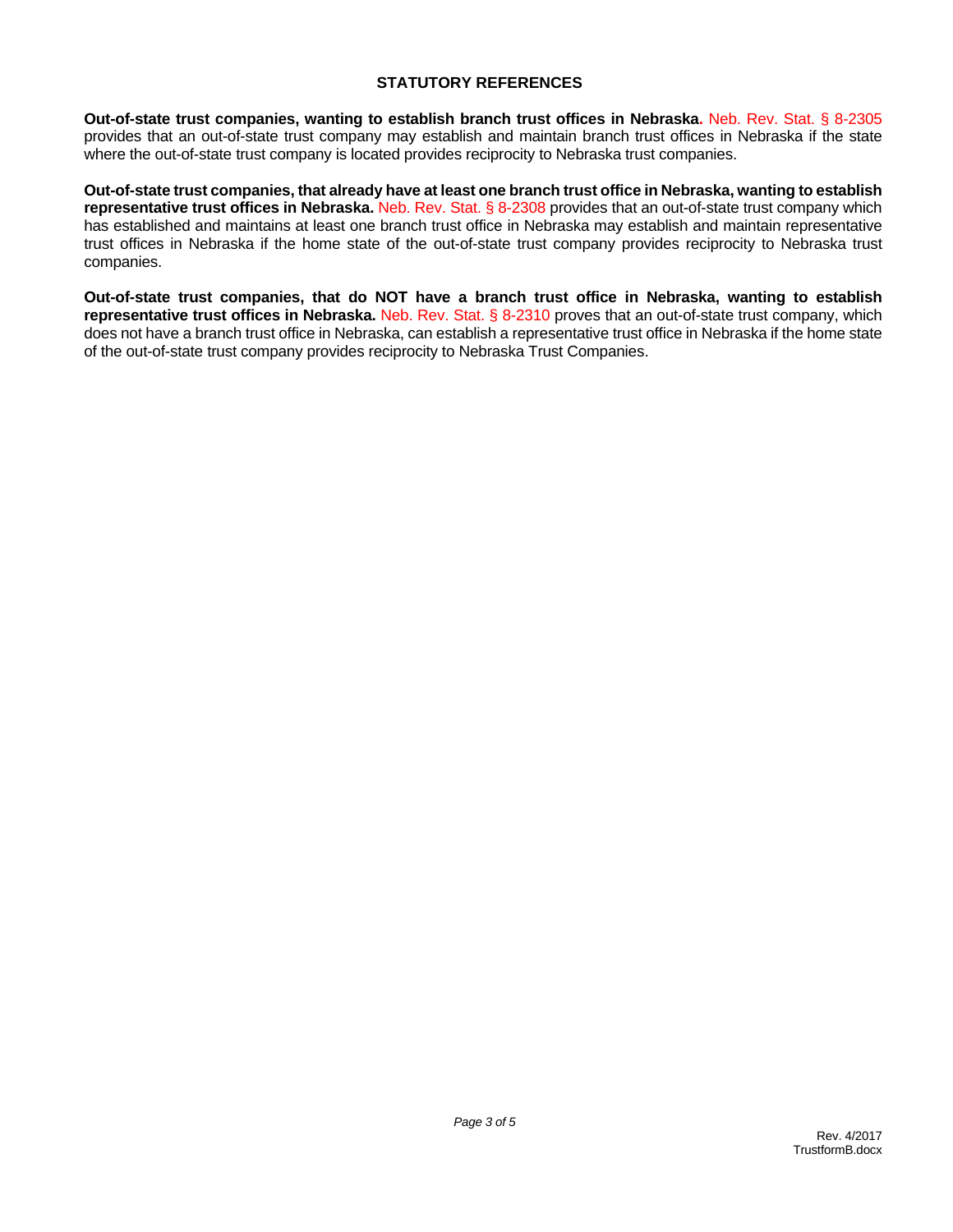# **UNIFORM BRANCH TRUST OFFICE/REPRESENTATIVE TRUST OFFICE APPLICATION/NOTICE**

| Branch Trust Office (BTO) |            | □ Representative Trust Office (RTO) |
|---------------------------|------------|-------------------------------------|
| Establishment             | Relocation | Notice of Discontinuance            |

#### **APPLICANT INFORMATION:**

| Name                                                                                                                                                                                                                           |                                |                         |
|--------------------------------------------------------------------------------------------------------------------------------------------------------------------------------------------------------------------------------|--------------------------------|-------------------------|
|                                                                                                                                                                                                                                |                                |                         |
|                                                                                                                                                                                                                                |                                |                         |
|                                                                                                                                                                                                                                |                                |                         |
| Address experience and the set of the set of the set of the set of the set of the set of the set of the set of the set of the set of the set of the set of the set of the set of the set of the set of the set of the set of t |                                |                         |
|                                                                                                                                                                                                                                |                                |                         |
|                                                                                                                                                                                                                                | <b>LOCATION:</b>               |                         |
|                                                                                                                                                                                                                                |                                |                         |
|                                                                                                                                                                                                                                |                                |                         |
|                                                                                                                                                                                                                                | City County County State State | Zip Code ______________ |
|                                                                                                                                                                                                                                |                                |                         |
|                                                                                                                                                                                                                                |                                | Zip Code _____________  |
|                                                                                                                                                                                                                                |                                |                         |

#### **APPLICATION DETAILS: (Provide answers in letter format)**

- 1. Describe the services to be provided from the location, or in the case of a discontinuance, services which will no longer be provided.
- 2. Are premises or equipment to be purchased or leased from an officer, director or ten (10) percent shareholder in connection with this application? If so, provide details.
- 3. Provide a statement as to why the subject of this application will promote the public convenience and advantage, or not have a material adverse effect on the public convenience and advantage. Include sufficient detail for the Department to make a determination.
- 4. Provide a copy of the law and/or regulations of Applicant's home state to show that reciprocity exists.
- 5. Will approval of this application result in the demolition or significant alternation of any structure which may have historic or cultural significance? Provide a letter from the State Historic Preservation Office.
- 6. Does the proposed BTO or RTO comply with local zoning ordinances?
- 7. If Applicant is establishing a BTO, provide:
	- a) a copy of any application made to the home state regulator;
	- b) a resolution of the Board of Directors authorizing this application;
	- c) proof of compliance with the Nebraska Business Corporation Act;
	- d) an affidavit from Applicant's President that it will comply with Nebraska law;